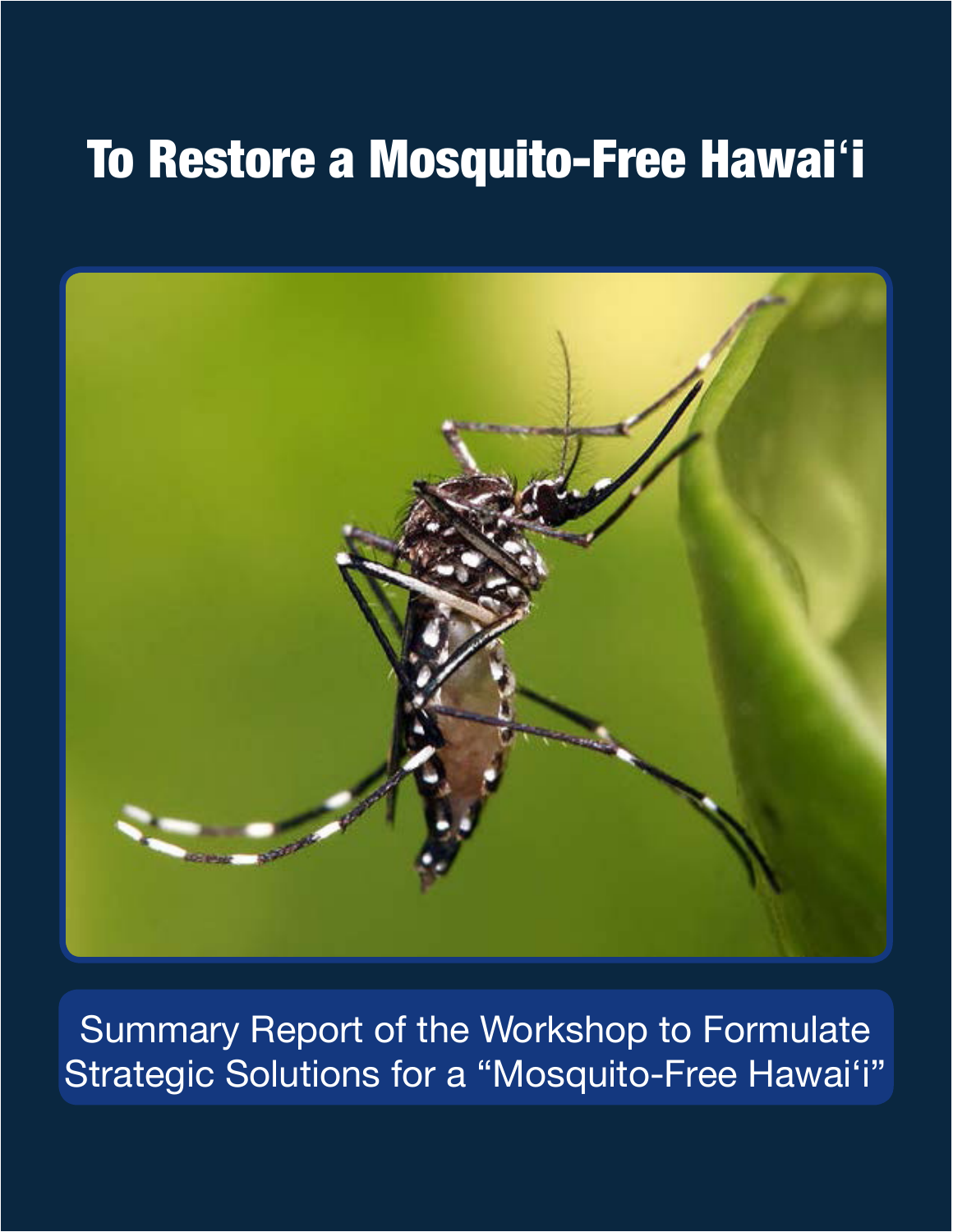A workshop was convened on September 6-7, 2016, to seek strategic solutions to eliminate mosquito-borne diseases afecting humans and wildlife. Workshop participants ranged from experts in mosquitoes and mosquito-borne pathogens to local leaders, public health and wildlife specialists. The discussions focused on novel technologies to **transform, suppress and ideally eliminate alien mosquito vectors from the Hawaiian Islands using an integrative systems thinking approach**. Attendees concluded that broad support to engage the public, develop the science and put resources to work on locally appropriate solutions is critical to combat serious threats of mosquito-transmitted diseases to protect both Hawai'i's public health and unique biodiversity. This white paper is a summary of the discussions of the workshop.

Mosquito-brace deiseas re decimative desease And Corry Haman disease Entraducted<br>Lenter misquitors Are respusible

For Bird + Human disease

betwisting technique Can be  $\overline{u}$  suppress these<br>Mosquitures  $\overline{f}$  in  $\lambda$  the listence

WON-Birms Storite mule misquitos Culex Maguitoes.

> On the cover: *Aedes aegypti*, frst introduced to the Hawaiian Islands after 1882, this invasive mosquito can transmit dengue, chikugunya and Zika virus.

> > $\frac{1}{2}$

酚

斷 n.

> 目 ø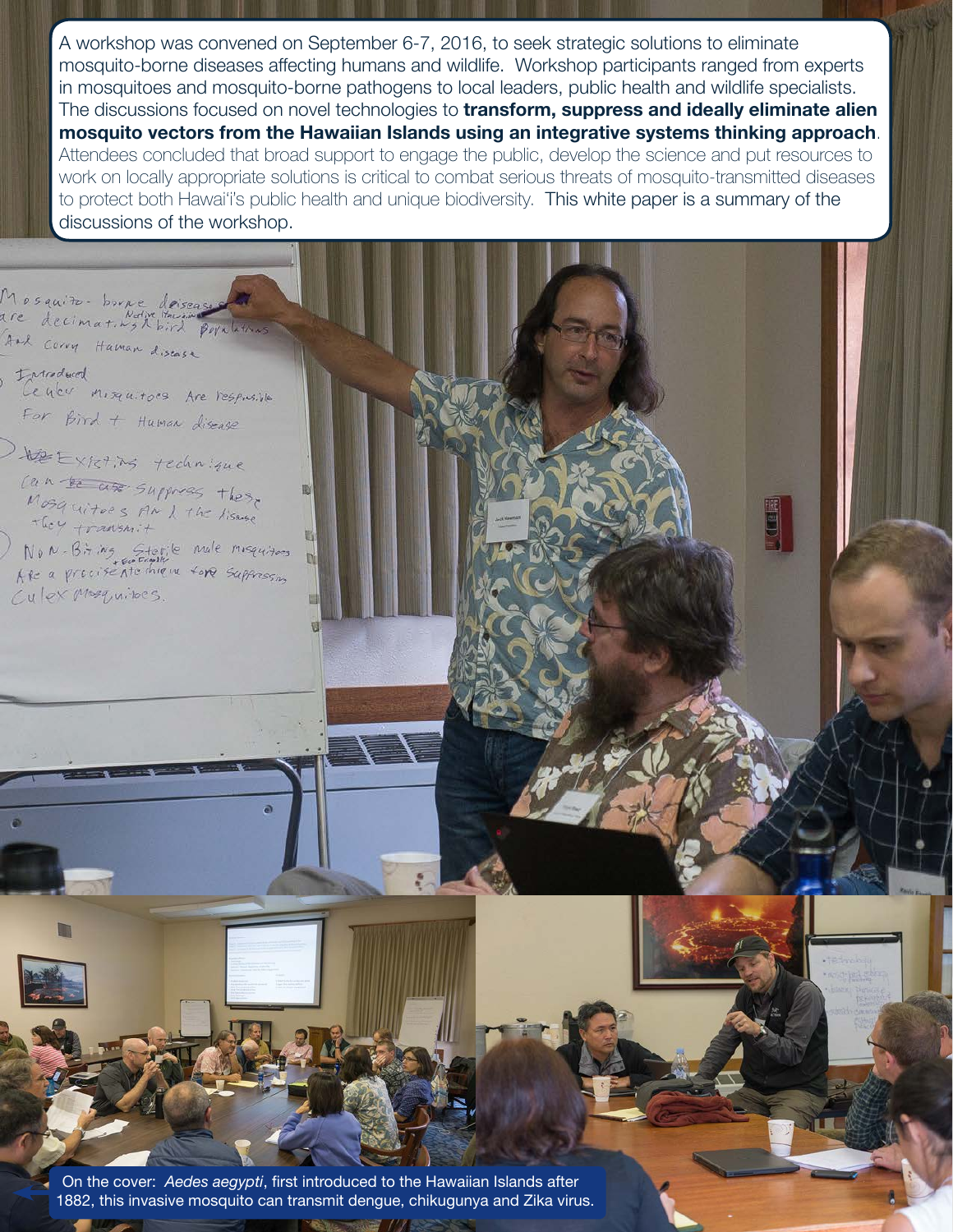### Summary:

- Mosquitoes are non-native to the Hawaiian Islands.
- ● Mosquito-borne diseases are decimating native Hawaiian birds and threaten human health.
- There are new solutions to suppress or eliminate mosquitoes at an island-wide scale.
- A partnership with an engaged public, local experts, and a supportive government will be necessary to capitalize on this opportunity.
- For the first time, a path forward to re-establish a "mosquito-free" Hawai'i is achievable.

### Abstract:

Introduced mosquito species transmit diseases that threaten Hawaiʻi's public health, native forest birds, culture and economy. These existing mosquito-borne diseases, combined with impending threats of novel pathogens, have galvanized interest in new techniques to combat mosquitoes in Hawai'i. Several targeted and effective strategies for mosquito suppression are currently available, and in five to ten years, more advanced tools may be available to completely restore a mosquito-free Hawaiʻi.

### Introduction:

Mosquitoes were introduced to Hawai'i in the early 1800's<sup>1</sup>. Six non-native mosquito species have become established since then, including two serious vectors of human diseases that threaten health, quality of life and the economy, as well as one vector of avian diseases that has contributed to the decline or extinction of many of Hawai'i's iconic native forest birds<sup>2</sup>.





Mosquito species *Aedes albopictus* (L) *and Aedes aegypti* (R) can both transmit dengue, chikungunya, and Zika virus - Photos: (c) Durrell D. Kapan

The presence of mosquitoes in Hawaiʻi represents a persistent and serious threat to public health, as well as to the economy and ecosystems. Diseases such as chikungunya, dengue, and yellow fever afect hundreds of millions of people worldwide, causing debilitating symptoms and sometimes death<sup>3</sup>. More recently, the Zika virus began to spread through the Americas, causing birth defects and neurological disorders<sup>4</sup>. These human diseases are transmitted by two mosquitoes, the yellow fever mosquito (*Aedes aegypti*) and the Asian tiger mosquito (*Aedes albopictus*), natives of Africa and Asia respectively. Both of these species have invaded Hawai'i<sup>1</sup> and are responsible for sporad-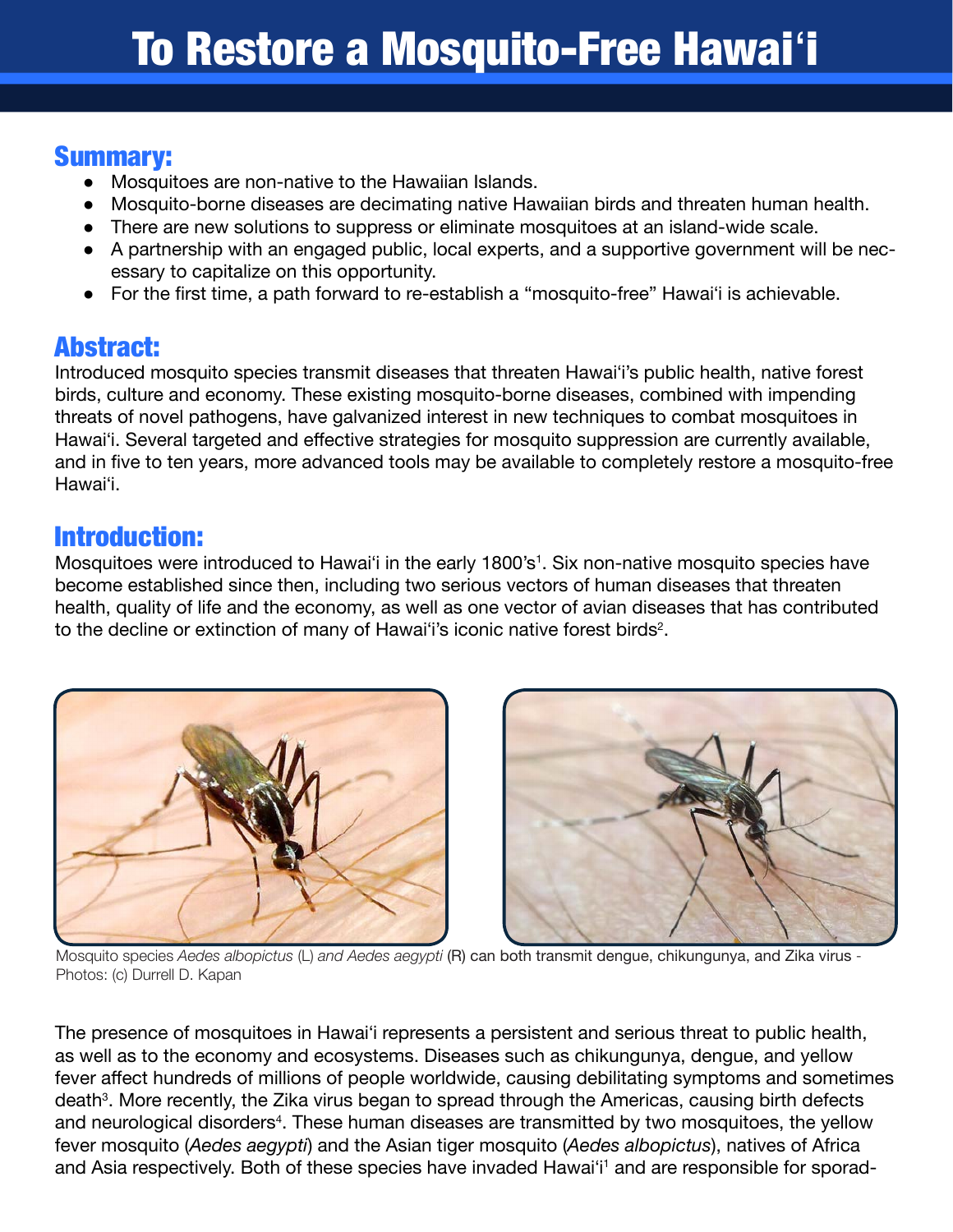ic outbreaks of imported dengue fever<sup>5,6</sup>. Similarly, either of these two species could sustain a Zika virus outbreak sparked by the arrival of an infected traveler<sup>7</sup>. Additionally, the Southern house mosquito (*Culex quinquefasciatus*) transmits avian malaria parasite and avian pox virus, major factors in the extinction of more than half of Hawaiʻi's honeycreepers. The Southern house mosquito can also transmit West Nile virus which has not yet reached the islands<sup>8</sup>. This mosquito and the pathogens it carries threaten imminent extinction of most of the remaining 17 species of these unique birds that are found nowhere else on Earth<sup>9</sup>.

Standard mosquito control methods cannot permanently suppress or eradicate mosquitoes in Hawai'i. They are too costly, labor intensive, and often employ non-specific pesticides all of which are not efective or appropriate in rural and especially remote roadless forests where disease-sensitive native birds live. However, novel approaches offer new hope to control and even eliminate mosquitoes in Hawaiʻi. Recent dengue outbreaks, combined with the threat of a local Zika virus epidemic, highlight Hawaiʻi's vulnerability to mosquito-borne pathogens and have galvanized eforts to look beyond standard methods to minimize the risk of mosquito-borne diseases in the islands. Removing mosquitoes from the Hawaiian Islands would eliminate the threat of vector-borne diseases that currently impact human and native forest bird populations.

## Mosquitoes in Hawaiʻi Workshop: Novel approaches to confront mosquito vectors and mosquito-borne pathogens in the Hawaiian Islands

With the support of Hawaiʻi County Mayor Billy Kenoi, a group of biologists, biotechnology experts, wildlife managers, and public health specialists gathered at Hawaiʻi Volcanoes National Park on Sep-



tember 6 & 7, 2016, to discuss possible solutions to the problem of invasive mosquitoes in Hawaiʻi. The following summarizes the discussion of mosquito-borne diseases in Hawaiʻi and methods to control them by suppressing or eliminating mosquitoes at the landscape scale.

*Mosquitoes are not native to the Hawaiian Islands and transmit nonnative pathogens:* Prior to the arrival of European ships and trade, the Hawaiian Islands had no native mosquitoes<sup>1</sup>! The first invasive species, the Southern house mosquito (*Culex* 

*quinquefasciatus*), was introduced around 1826 when sailors drained their water barrels on Maui10. Subsequently, the yellow fever mosquito (*Aedes aegypti*) and the Asian tiger mosquito (*Aedes albopictus*) were introduced between 1892 and 1900. Soon after their introduction, the Southern House Mosquito spread avian malaria and avian pox to Hawaiʻi's unique forest birds, and the yellow fever and Asian tiger mosquitoes spread dengue fever to people. During the next century, three additional mosquito species were introduced to Hawaiʻi, but they are not known to be vectors of pathogens detrimental to humans or Hawai'i's native wildlife<sup>1,11</sup>.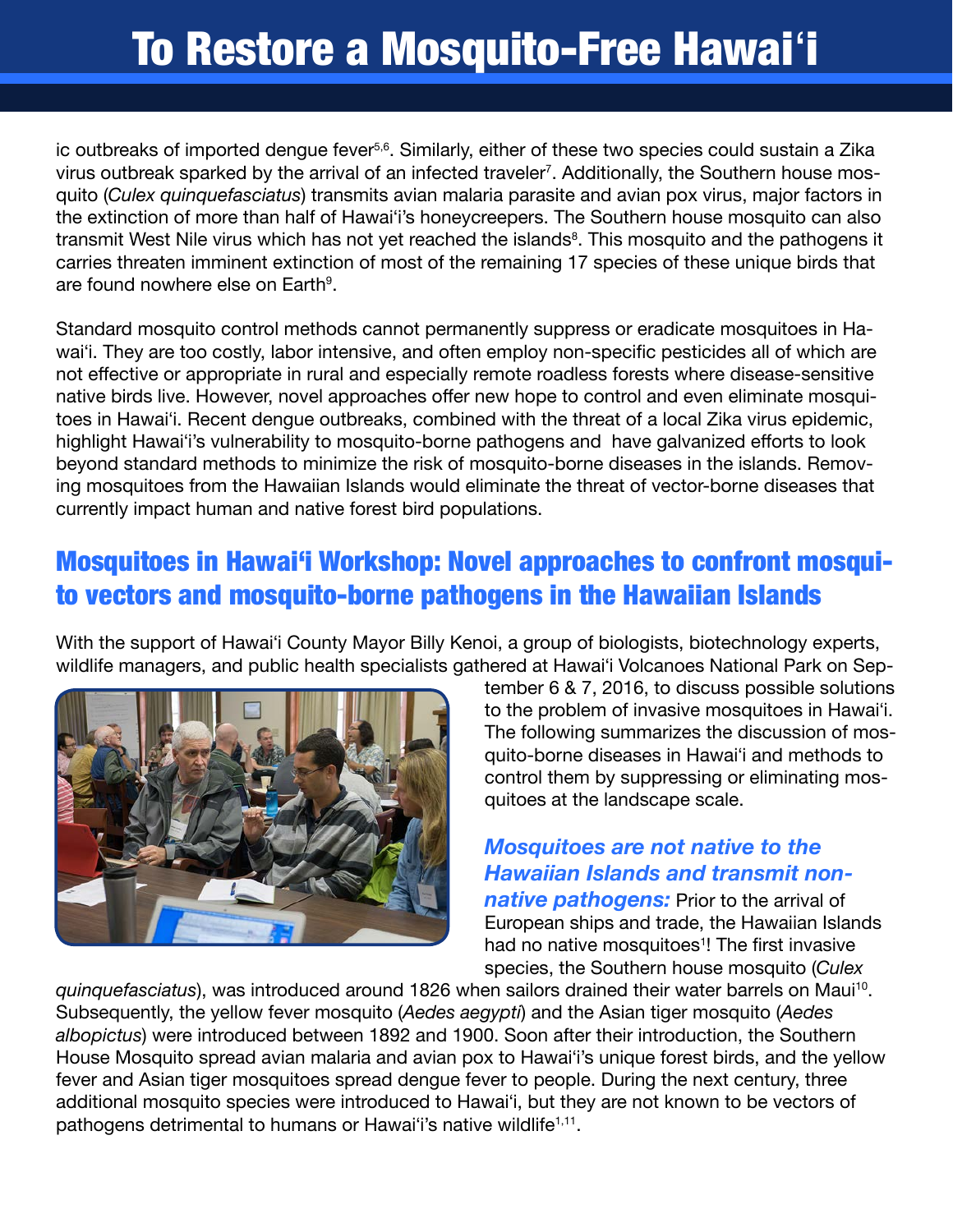#### *Mosquito-borne pathogens threaten the health of all people living in or visiting*

*Hawaiʻi:* The dengue virus hit Hawaiʻi less than a decade after the introduction of *Aedes aegypti* and *Aedes albopictus*. Over 30,000 people contracted dengue fever in 190312. Since then, at least four additional outbreaks have occurred, including outbreaks on Oʻahu (2001-02, 2011) and most recently, on Hawaiʻi Island (winter of 2015 and spring of 2016) with over 260 confrmed dengue cases <sup>6,13</sup>. With increases in travel, population size and mosquito density, people in Hawai'i can expect mosquito-borne illnesses such as dengue to rise in the future. Additionally, viruses new to Hawaiʻi such as chikungunya, West Nile, and Zika could rapidly spread through the immunologically-naive human population of Hawaiʻi because they are easily transmitted by mosquito species already present.

#### *Mosquito-borne pathogens are decimating Hawaiʻi's vulnerable native forest*

*birds:* Due to the extreme isolation of the Hawaiian Islands, Hawaiʻi's native landbirds have the highest percentage of unique endemic species (98%) in the world<sup>14</sup>. These birds play important ecological roles and are also highly significant in Hawaiian culture<sup>2</sup>. While Hawaiian native forest



'Apapane (*Himatione sanguinea*), a crimson red Hawaiian honeycreeper, being bitten by the alien invasive mosquito *Culex quinquefasciatus*. Photo: (c) Jack Jefrey

birds are threatened by habitat loss, habitat degradation from invasive plants and invertebrates, introduced predators and competitors, it is widely accepted that introduced avian malaria and avian pox virus are responsible for ongoing range contractions and declining populations of many of these species. With no prior exposure or natural immunity, the native birds are highly susceptible to these non-native pathogens transmitted by the Southern house mosquito (*Culex quinquefasciatus*). Prior to the introduction of this mosquito and the pathogens it transmits, there were at least 50 native forest bird species in the main Hawaiian Islands. *More than 50% of these bird species have gone extinct, and more than half of those that still remain are currently on the brink of extinction, in* 

*large part because of mosquito-borne avian malaria and pox*15. As global temperatures rise, mosquitoes and the diseases they carry are moving into higher elevation forests, causing rapid population declines in many of the surviving bird species, including ʻIʻiwi (*Drepanis coccinea*), ʻAkikiki (*Oreomystis bairdi*), ʻAkekeʻe (*Loxops caeruleirostris*), ʻAnianiau (*Hemignathus parvus*) and Kauaʻi ʻAmakihi (*Chlorodrepanis stejnegeri*) 16. The disease-cycle in bird populations can only be broken by suppressing or eradicating mosquitoes. Unless this action is taken , avian malaria and avian pox are expected to spread to all remaining disease-free forest habitats and lead to the extinction of the rarest of Hawai'i's unique honeycreepers<sup>16–18</sup>.

*In summary, non-native mosquitoes in Hawaiʻi have caused human disease epidemics and the severe loss of biodiversity. If mosquitoes remain unchecked, they will continue to negatively impact human health and cause the extinction of most of the remaining Hawaiian forest bird species.*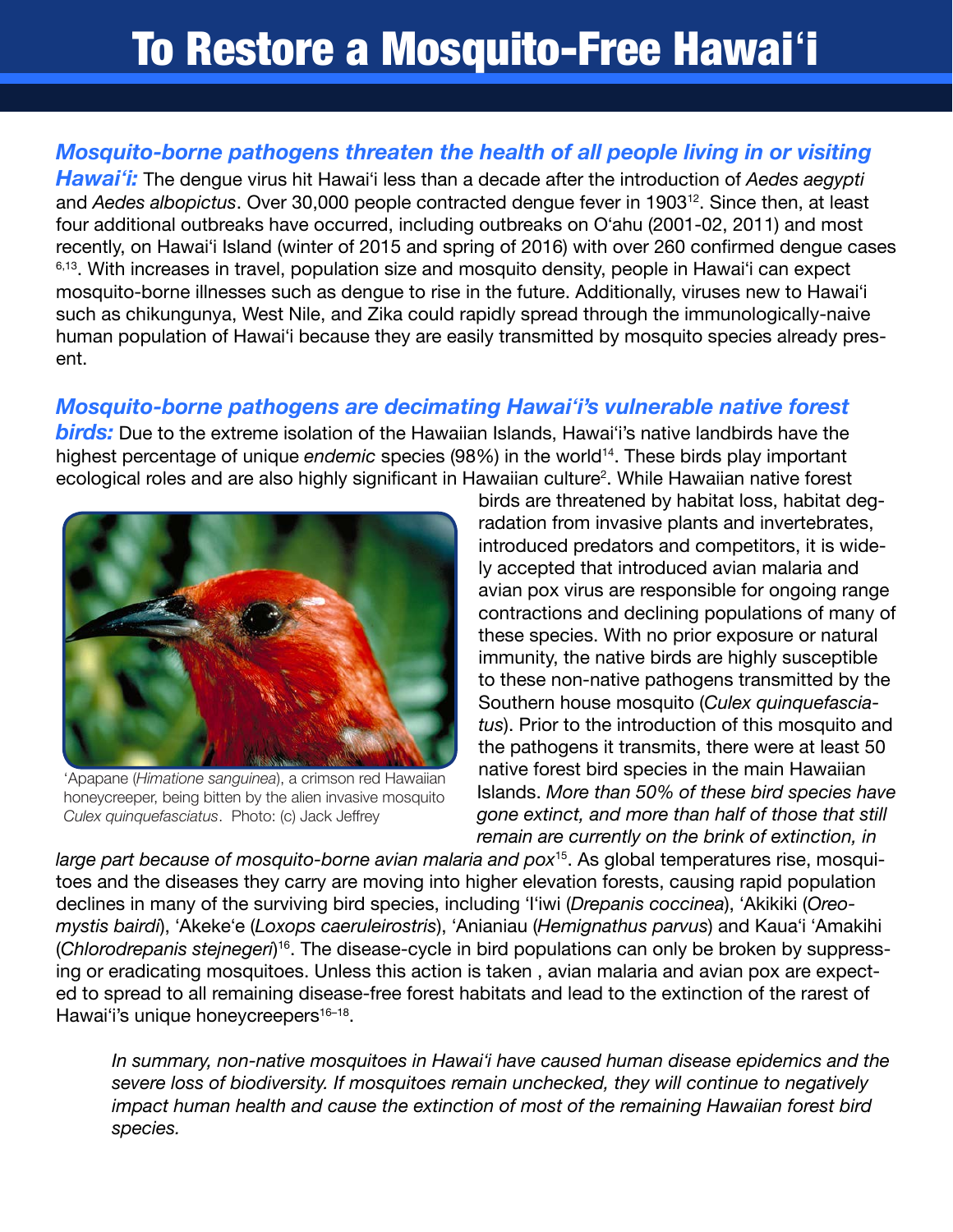## Potential Solutions:

*Conventional methods will not solve the mosquito problem:* The approaches most often employed for mosquito control in urban areas cannot address the unique challenges of Hawai'i at the landscape scale. The cornerstone of mosquito control, source reduction, aims to limit the watery habitats where mosquitoes breed by eliminating refuse, used tires, covering cisterns, cleaning gutters, and emptying other containers<sup>19,20</sup>. Insecticides are often used during health emergencies to try to knock down potentially infected adults that are transmitting a disease, but factors such as vegetation make this problematic in Hawai'i<sup>19,20</sup>. Other mosquito control tools include biological insecticides developed from the bacterium *Bacillus thuringiensis* (Bti), which are applied to watery breeding habitats to eliminate mosquito larvae<sup>21</sup>. These approaches can be somewhat effective when used to control the yellow-fever mosquito (*Aedes aegypti*), when found breeding in accessible urban habitats<sup>22</sup>. However, these methods are not feasible for landscape level control of mosquito species that can breed in rural, forested and wilderness habitats in Hawaiʻi. Broad application of insecticides to forested areas inhabited by native birds is not feasible not only because it would be logistically difficult and expensive, but also because it would have undesirable effects on native species, watersheds and human health <sup>23</sup>. Another control option is to place traps with chemicals that attract and kill females that seek water in which to lay eggs<sup>5</sup>, known as the lethal ovitrap method<sup>24</sup>. This approach has been used during recent dengue outbreaks in Hawaiʻi, and it can help control *Aedes aegypti* around homes and people<sup>25</sup>. However, lethal ovitraps are impractical for broad landscape level application in forests and rural areas because a very large number of traps would need to be placed, monitored and maintained. Moreover, once chemicals degrade, the traps themselves can become mosquito breeding grounds.

*We can use alternative methods to address the mosquito problem:* A diferent class of methods solves many of the problems described above by targeting the mosquitoes directly using their own unique biology. New applications of the Sterile Insect Technique (SIT) provide the opportunity for the precise suppression of mosquitoes with no direct efects on other species and no negative impacts on human health<sup>26</sup>. In its simplest form, male mosquitoes are sterilized and released into the wild so that when they mate with females, they either produce no ofspring or their ofspring cannot efectively survive and reproduce. Over time, and with enough sterile male releases, fewer and fewer mosquitoes survive and breed, and eventually the mosquito population crashes. Importantly, male mosquitoes do not bite, and their release poses no health concerns. Notably, since sterile males die without successfully reproducing, these SIT methods are 'self-limiting' meaning the mosquitoes do not persist in the wild.

SIT was developed in the 1950s to eliminate agricultural pests in the United States<sup>27</sup>. This technique successfully eliminated screwworms, a livestock pest, from all of North and Central America, the island of Curaçao, and regions of Africa. SIT also has been used to eradicate the Mediterranean fruit fly in Mexico and California, the Oriental fruit fly and the melon fly in Okinawa, and to help control the tsetse fly in Africa $27$ .

*Available SIT technologies:* There are three types of self-limiting SIT that have been tested in the field and are now available to use individually or in combination to control or eliminate non-native mosquitoes with no direct non-target effects $28$ .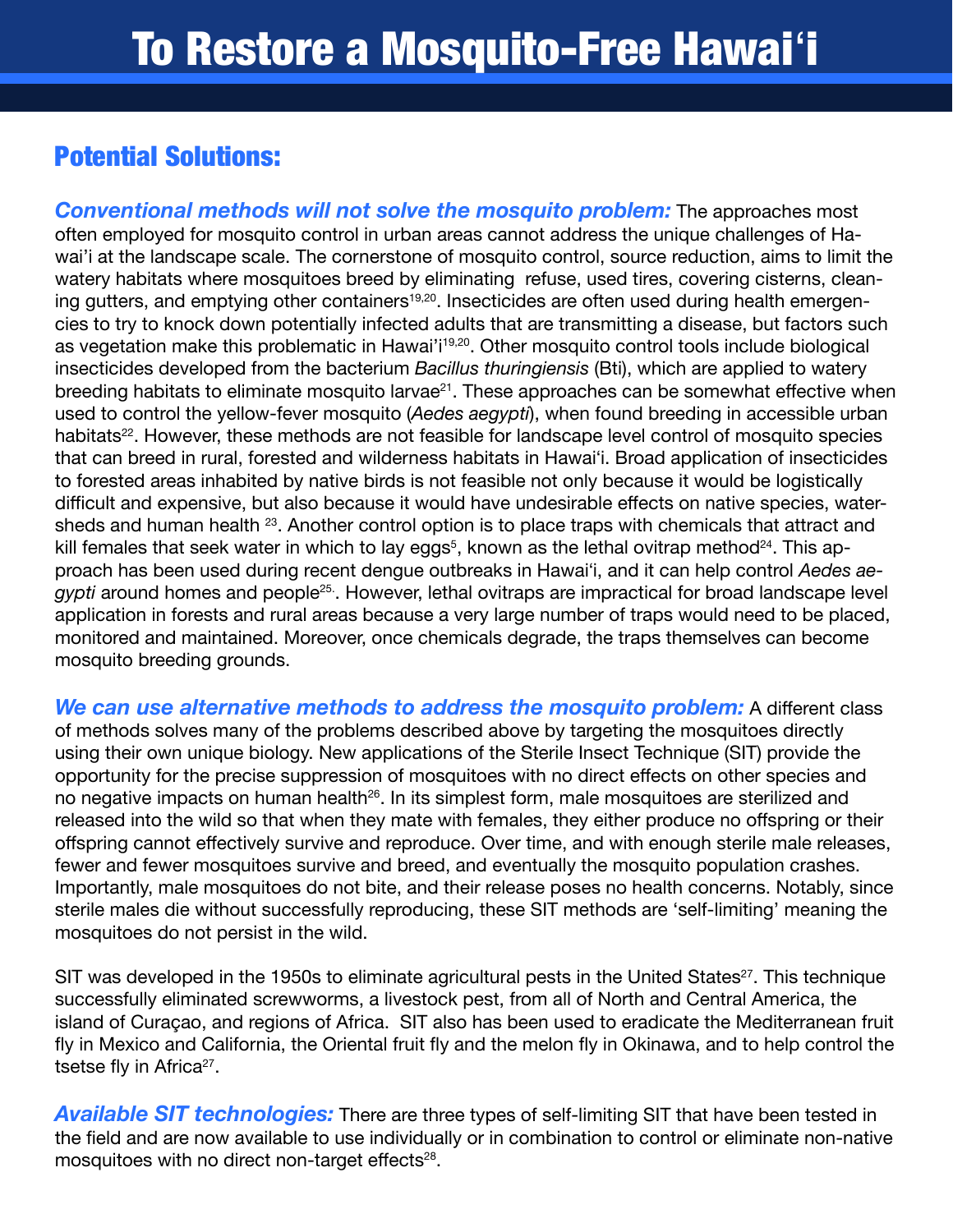**(i) Releases of male mosquitoes sterilized by irradiation:** For the last 50 years, SIT has been achieved by sterilizing male insects with irradiation. Irradiated males are then released to seek out and mate with females of their own species. Because the males are sterile, any females they mate with will not produce offspring. With sufficient releases of sterile male mosquitoes, the wild population will eventually be reduced to a very low level or be locally eliminated $27$ . Because irradiated males don't produce viable offspring and die after one to two weeks, this approach requires sustained releases of sterile males to maintain efective suppression. Hawaiʻi has an existing agricultural irradiation facility that can sterilize mosquitoes, making it possible to apply SIT to mosquito species in Hawai<sup>'</sup>i<sup>29</sup>. Although irradiation-based SIT has been successfully used for multiple agricultural pests such as the screwworm and medfly, irradiated mosquitoes do tend to have reduced fitness compared to wild-type males<sup>30</sup>. Specifically, the irradiation dose required to fully sterilize male mosquitoes can also cause the males to be less competitive for mates. Several laboratories are actively working to overcome this complication.

**(ii) Releases of male mosquitoes carrying the bacterium** *Wolbachia***:** Suppression and elimination of mosquito populations can also be achieved by releasing male mosquitoes that carry insect specifc bacteria called *Wolbachia*. Because these bacteria are highly specialized and cannot survive outside mosquito cells, they are completely harmless to humans and birds. Many diferent strains of

*Wolbachia* are naturally found in about half of all insects<sup>31</sup>, including those native to Hawaiʻi32. In nature, *Wolbachia* are passed on from females to their offspring, but scientists can also introduce new strains of *Wolbachia* into insects in the laboratory. Various strains of *Wolbachia* have been successfully introduced into the yellow fever mosquito, the Asian tiger mosquito and the southern house mosquito in the laboratory, and it was discovered that these *Wolbachia* suppress the development of viruses like dengue, chikungunya, West-Nile and Zika in mosquito tissues<sup>33,34</sup>. *Wolbachia* can also work as a SIT known as the Incompatible Insect Technique (IIT)35,36 through a mechanism called cytoplasmic incompatibility<sup>30</sup>. Namely, matings between male and female mosquitoes with diferent, incompatible strains of *Wolbachia* will fail to produce living embryos<sup>30</sup>, so when many incompatible males are released to mate with local females, this causes mosquito populations to crash36. *Wolbachia* male-based IIT programs have shown progress in controlling local populations of *Aedes* and *Culex* mosquitoes around the globe<sup>30,37,38</sup> and this approach has received federal, state, and local approvals allowing field trials in California, Florida, and Kentucky39. These *Wolbachia*-male technologies could be readily adapted for populations of *Aedes aegypti*, *Aedes albopictus*, and *Culex quinquefasciatus* in Hawaii. Given that *Wolbachia* are passed only from mother to ofspring, released males cannot



The Southern house mosquito, *Culex quinquefasciatus*, is a vector of avian malaria and avian pox

spread the novel *Wolbachia*. This makes the *Wolbachia*-male method self-limiting, meaning novel *Wolbachia* cannot spread into the wild mosquito population. However, because laboratory females that carry novel *Wolbachia* can be accidentally released alongside males, sex separation is required to ensure only males are released<sup>30</sup>. Current sex separation techniques are not 100 percent effective, therefore they are the focus of intense research and development, along with continued work to au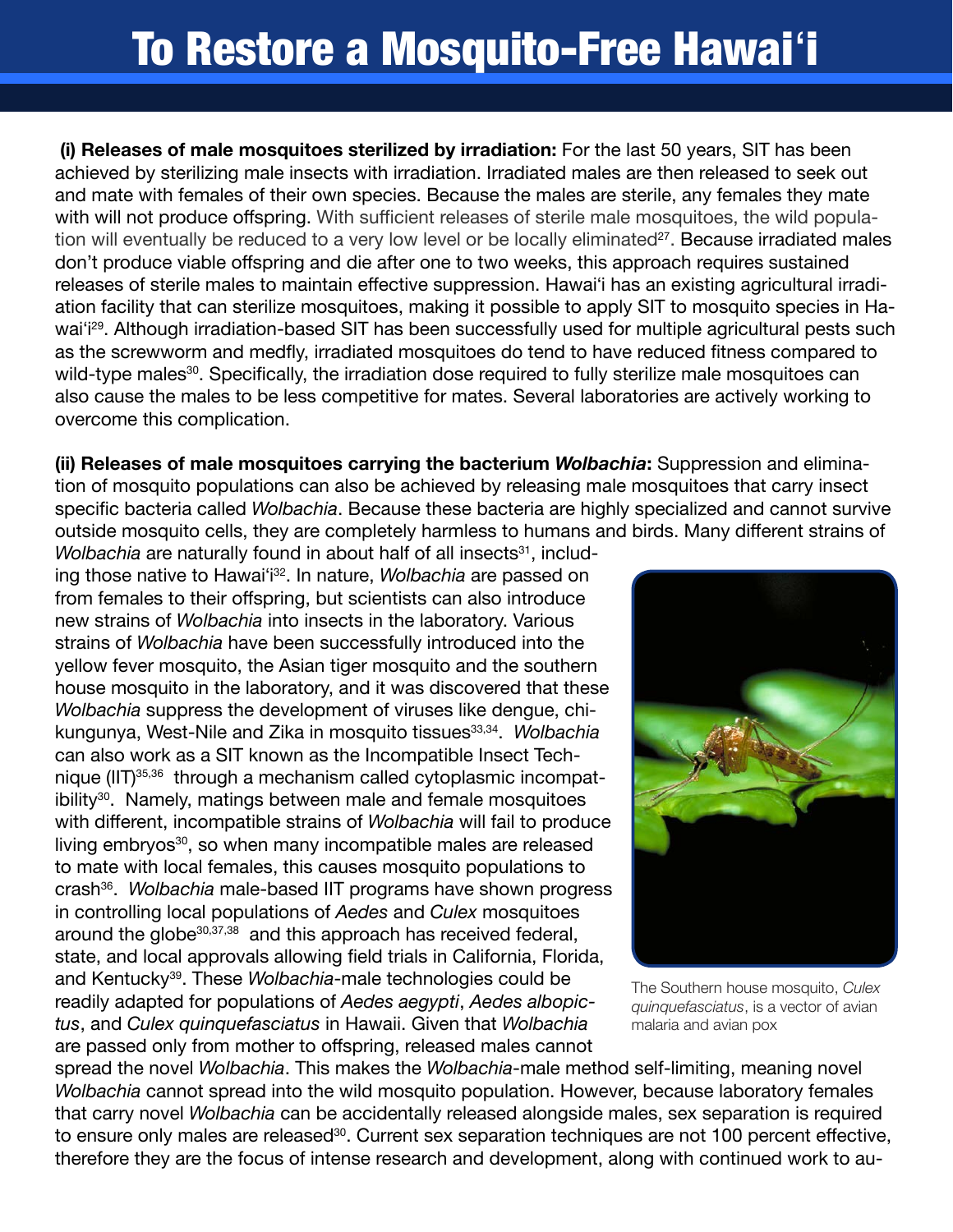tomate and reduce the costs associated with the mass rearing of mosquitoes<sup>40</sup>.

**(iii) Releases of irradiated male mosquitoes that carry** *Wolbachia:* To overcome the issue of imperfect sex separation and accidental releases of females that carry novel *Wolbachia*, another approach has been developed. This approach combines the best aspects of methods from (i) and (ii) to reduce or eliminate mosquito populations. A much lower dose of radiation is required to sterilize female mosquitoes than males<sup>41</sup>. Thus, irradiating *Wolbachia*-infected mosquitoes can reliably sterilize the very small number of residual females that may be mixed with males intended for the release. At the same time, the *Wolbachia*-infected males mate with the wild-type females and afect their reproductive capacity as described in (ii) above<sup>41</sup>. This combined technique prevents accidental local establishment of the novel *Wolbachia* in mosquito populations. The combination approach has been used in a release of fve million male mosquitoes per week in southern China, reducing local populations of *Aedes albopictus* by >90% (Zhiyong Xi pers. comm.). A similar method could be readily developed for local populations of *Wolbachia* and each invasive mosquito to achieve landscape level control.

**(iv) Release of Self-Limiting male mosquitoes:** A fourth method that is feld-ready is the application of 'Self-Limiting' insects. The approach uses genetic technology to provide a means of preventing survival of the offspring of released males in the field, without the fitness reduction associated with methods that rely solely on irradiation. Males carrying edited genes are released into the field, where they seek and mate with females of their species, but they either do not produce offspring or their offspring die at immature stages (larvae and pupae)<sup>26</sup>. Because Self-Limiting males don't produce viable offspring, the edited gene does not persist in the environment. Like the other techniques, the Self-Limiting method also requires sustained releases to maintain efective control. The self-limiting strategy has demonstrated feld success against *Aedes aegypti* by reducing target populations by  $>90\%$  in several localities around the globe<sup>42</sup>, has received a regulatory finding of no significant impact (FONSI) by the FDA<sup>43</sup>, could be readily implemented to control this mosquito in Hawai'i, and can be applied to other important disease-transmitting mosquitoes such as *Aedes albopictus*44.

*New technology on the horizon:* New genetic approaches for mosquito population suppression are being investigated under laboratory conditions. These difer fundamentally from SIT methods outlined above by employing a mechanism, termed gene drive, to increase the inheritance of particular genes in breeding populations of organisms<sup>45,46</sup>. By ensuring that they are always inherited, such gene drive systems can increase the frequency of specific traits, even if these don't benefit the organism. For example, one application might ensure that all mosquito ofspring are male, or might cause infertility in females whenever both parents carry the drive system. Either way, natural mating will cause the change to spread through the local population, steadily decreasing the number of newly-hatched mosquitoes. In principle, this could allow permanent removal. Some potential long-term advantages of such approaches include many fewer releases, much lower cost, no direct impact on non-target species, and the ability to swiftly and cheaply eliminate any population that re-invades the islands<sup>47,48</sup>. Several milestones are absolutely necessary before society in general, and scientists specifically, could safely test gene drives to control mosquitoes in the wild. These include procedures to mitigate unanticipated outcomes during development as well as reliable methods of limiting the impact to a particular area or region.<sup>48</sup> Any project seeking to develop these systems must be fully transparent and engage in close consultation with communities in Hawai'i to be considered for future use<sup>47</sup>.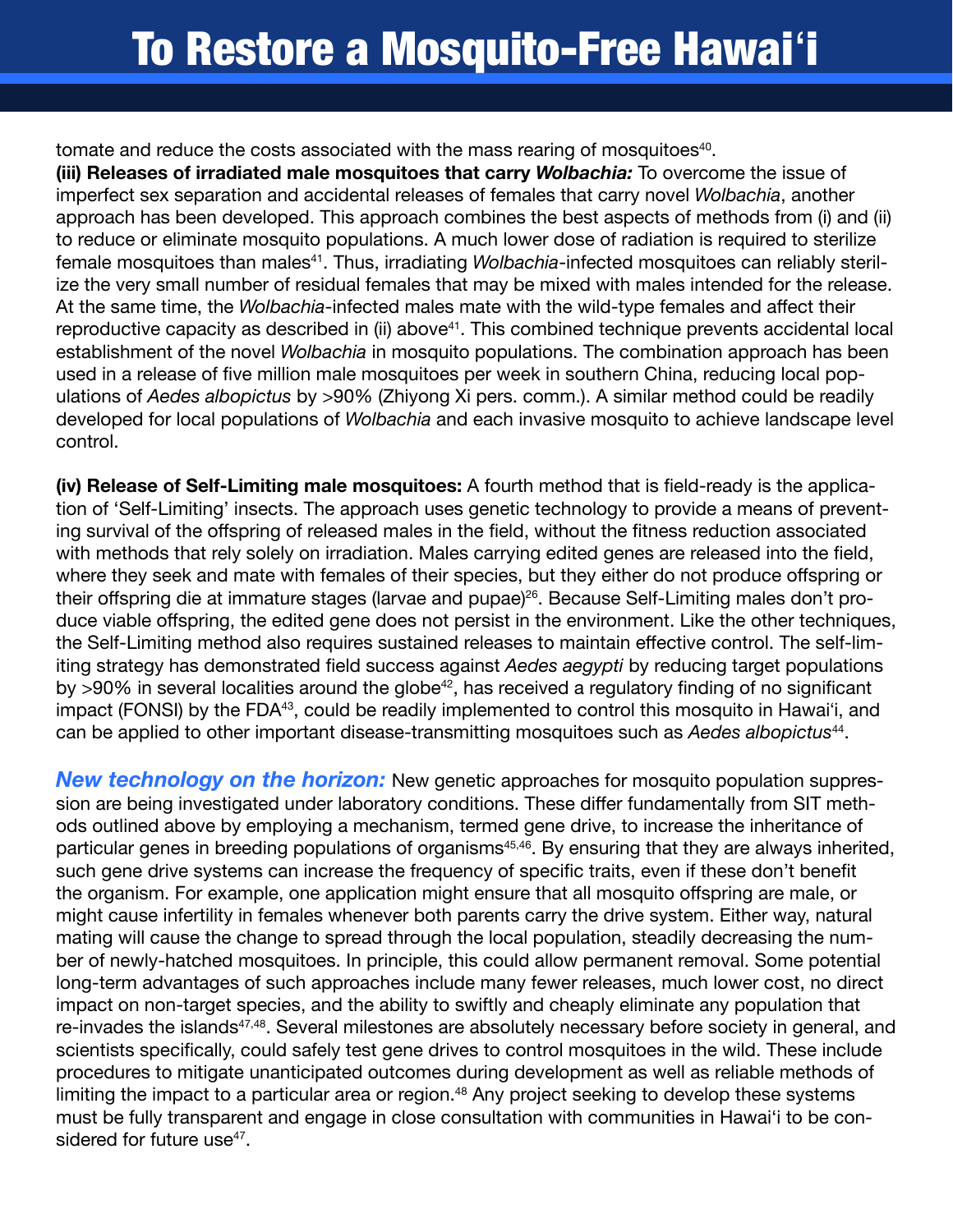### Issues:

**Data needs:** In order to consider and effectively deploy any of these methods, additional key information is needed to better inform stakeholders. Ecological data on *Culex quinquefasciatus* in Hawai'i Volcanoes National Park and other rural and forested habitats in Hawai'i<sup>49-54</sup>, plus historic data and relatively recent vector control surveys for *Aedes aegypti* and *Aedes albopictus* provide an excellent beginning<sup>5,55</sup>. However, there is still a need for further information such as the baseline distribution, range of habitats, population structure and population sizes of each species of mosquito. This information is critical to assess the feasibility of various approaches and how they may scale to the landscape level. If a particular project is approved, ongoing monitoring will be needed to accurately assess progress towards suppressing or eliminating mosquitoes from Hawaiʻi, and to detect any reinvasion of mosquitoes to areas once they have been removed.

*Mosquito ecology and native species:* Mosquitoes are not native to Hawaiʻi, and any ecological role they may fill as prey, pollinators, or resource processors, will have originated recently. Therefore, native species are not likely to have become dependent upon them as a critical resource. Although adult mosquitoes could be potential food for Hawaiʻi's native insectivores (ʻōpeʻapeʻa, the Hawaiian hoary bat; *Lasiurus semotus*56,57, or the three endemic species of ʻelepaio, monarch fycatchers in the genus *Chasiempis*), they are not thought to form a signifcant fraction of these insectivores' diets due to their small body size compared to larger, more preferable prey items. Even if the removal of a particular mosquito species does not have a direct negative effect on a native species, it is important to understand potential indirect efects. Although mosquitoes are not native to Hawaiʻi, further studies should be conducted to better understand the role mosquitoes play in Hawaiian ecosystems.

*Community Engagement:* Participants at the mosquito workshop in Hawaiʻi Volcanoes National Park unanimously agreed that transparency, education, and community outreach are integral components of any landscape scale mosquito control aimed at protecting people's health and preventing forest bird extinctions. At the workshop, which was attended by several local leaders, numerous participants called for active community guidance of any proposals from the earliest stages. Achieving a mosquito-free Hawaiʻi would require authentic and sustained engagement among local communities and a wide range of other stakeholders. Success will be unlikely without their unique knowledge and contributions. Therefore, it is essential that appropriate community engagement strategies are designed and implemented from the outset and sustained throughout<sup>58</sup>.

**Next steps:** First and foremost is the question of how to involve all residents in determining the ecological and public health future for Hawaiʻi. A forum is needed to hear from groups and communities that are most afected by mosquitoes. A broad coalition must be established to study the dimensions of the problem to collectively work towards sustainable solutions. A plan should be mapped out that can address both social and technical concerns related to these technologies. All planning must include relevant community input, and funding must be secured to accomplish this essential component of any mosquito control plan. Simultaneously, it will be necessary to devote additional resources to conduct further research and development of safe, targeted, efficient mosquito control technologies appropriate for Hawaiʻi.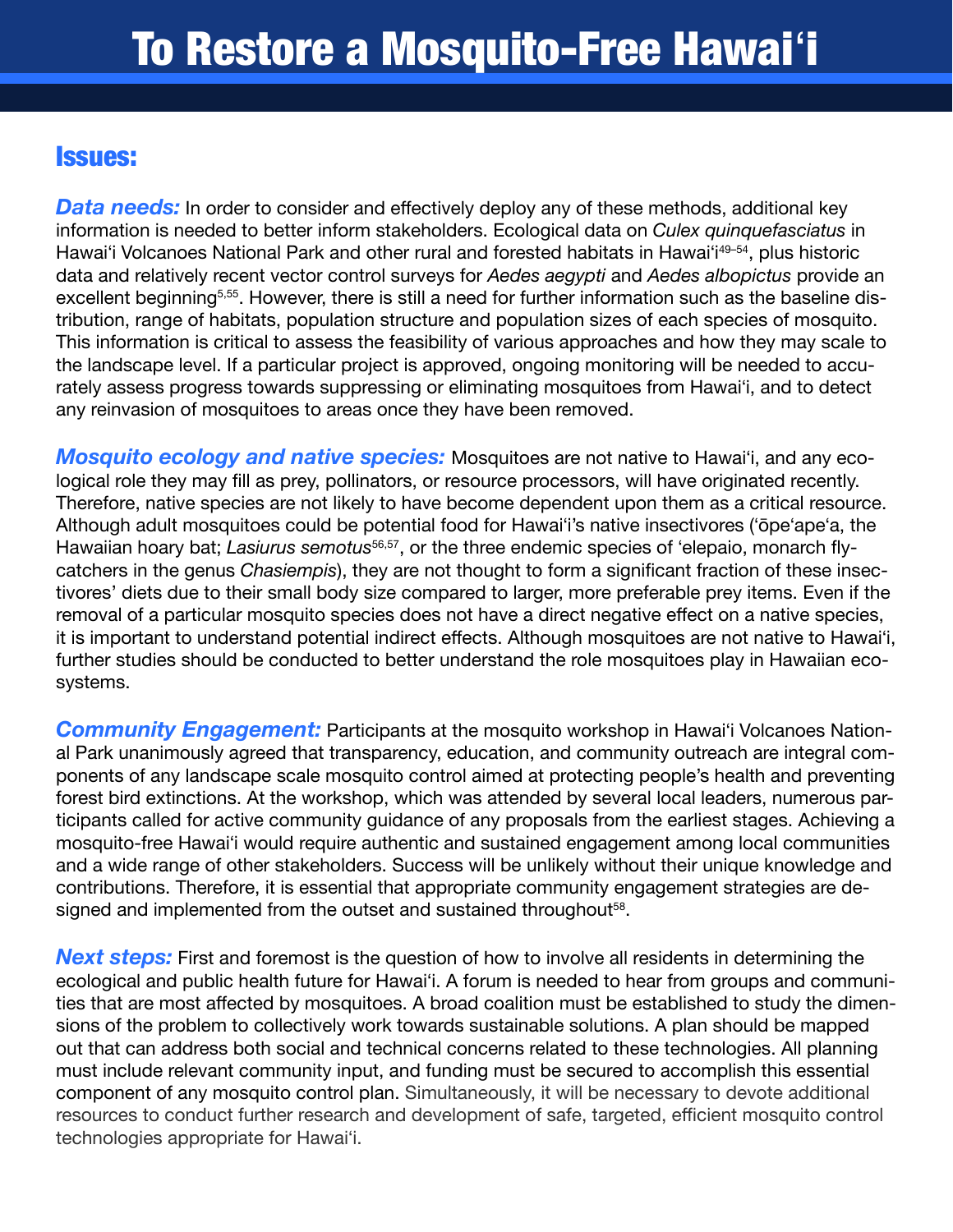*Putting resources to work, engaging the public, and developing the science are vital frst steps in order to halt the extinction of Hawaiʻi's unique forest birds and to take measures to address the serious threats that mosquito-transmitted diseases pose to public health in Hawaiʻi.*

### Conclusion:

Mosquito species introduced within the last two hundred years threaten Hawaiʻi's public health, endemic forest birds, culture, and economy. The urgency of problems such as Zika and the imminent extinctions of several of Hawaiʻi's forest birds have galvanized a critical mass of support to investigate the application of sterile insect techniques to re-establish a mosquito-free Hawaiʻi. Mosquitoes that carry human diseases are a natural starting point to target for elimination or control with existing tools. Regional elimination of mosquitoes carrying bird diseases is also a feasible goal and is the best chance to avert the impending extinction of the endemic honeycreepers, ʻAkikiki, ʻAkekeʻe, ʻAnianiau, Kauaʻi ʻAmakihi. Several targeted and efective strategies for mosquito suppression are currently available, and in five to ten years, more advanced genetic tools may be available. Support of the residents of Hawaiʻi will be critical to re-establish a mosquito-free Hawaiʻi.

*Unless immediate action is taken, people will continue to sufer from mosquito-borne diseases, and avian diseases will continue to threaten the existence of Hawaiʻi's unique passerines.*

#### Acknowledgements:

This document arose from the combined vision of the 42 participants in the two-day workshop "Mosquitoes in Hawaiʻi Workshop: Novel approaches to confront mosquito vectors and mosquito-borne pathogens in the Hawaiian Islands" that was organized by the Hawaiʻi Exemplary State Foundation with logistical, organizational and/or fnancial assistance from the institutions, foundations and agencies listed below. The content of this document does not represent the official positions of these sponsors nor of individual participants.

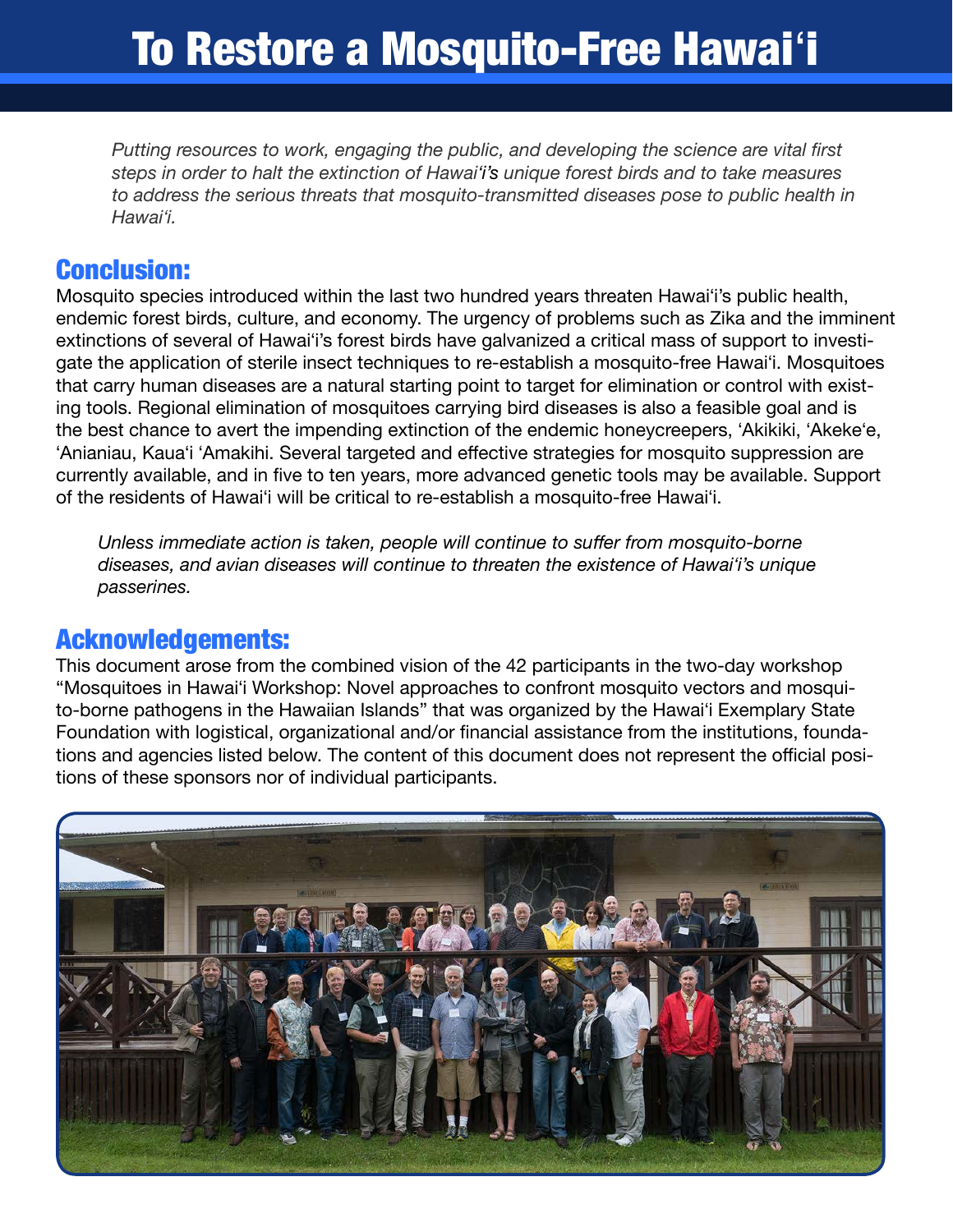Workshop Organizers: 2016 IUCN World Conservation Congress, American Bird Conservancy, California Academy of Sciences, Hawaiʻi Department of Health, Hawaiʻi Department of Land and Natural Resources, Hawai'i Exemplary State Foundation, Office of the Mayor of Hawai'i County, Revive & Restore, United States National Park Service, United States Fish and Wildlife Service, United States Geological Survey, University of Hawaiʻi-Hilo, University of Hawaiʻi-Manoa.

Participants in the workshop included: Mary M. Abrams, PhD; Carter T. Atkinson, PhD; Shannon Bennett, PhD; Stewart Brand; Richard P. Creagan, MD; Prof. Stephen L. Dobson, PhD; Prof. Kevin Esvelt, PhD; Chris Farmer, PhD; Joshua P. Fisher; Kevin Gorman, PhD; Eric Honda; Darcy Hu, PhD; Christopher Jacobsen; Prof. Anthony A. James, PhD; Prof. Kenneth Y. Kaneshiro, PhD; Durrell D. Kapan, PhD; Cynthia B. King, MS; Dennis A. LaPointe, PhD; Prof. James V. Lavery, PhD; Elaine F. Leslie; Prof. Matthew C.I. Medeiros, PhD; Stephen E. Miller, PhD; Ryan J. Monello, PhD; Kevin Montgomery, PhD; Neil I. Morrison, PhD; Jack D. Newman, PhD; Samantha M. O'Loughlin, Ph.D; Eben H. Paxton, PhD; Ryan Phelan; Gordana Rasic, PhD; Kent H. Redford, PhD; Floyd A. Reed, PhD; Michael Specter; Prof. Jolene Sutton, PhD; David F. Tessler; Ed Teixeira; Prof. Michael Turelli, PhD; John P. Vetter; Adam E. Vorsino, PhD; Renee D. Wegrzyn, PhD; Prof. Zhiyong Xi, PhD; Aubrey M. Yee.

## Literature Cited:

- 1. Winchester, J. C. & Kapan, D. D. History of *Aedes* mosquitoes in Hawaii. *J. Am. Mosq. Control Assoc.* **29**, 154–163 (2013).
- 2. Amante-Helweg, V. & Conant, S. *Hawaiian Culture and Forest Birds*. (Yale University Press, 2009).
- 3. Morens, D. M. & Fauci, A. S. Emerging infectious diseases: threats to human health and global stability. *PLoS* Pathog. **9**, e1003467 (2013).
- 4. Fauci, A. S. & Morens, D. M. Zika Virus in the Americas Yet Another Arbovirus Threat. *N. Engl. J. Med.* **374**, 601–604 (2016).
- 5. Efer, P. V. *et al*. Dengue fever, Hawaii, 2001-2002. *Emerg. Infect. Dis.* **11**, 742–749 (2005).
- 6. Johnston, D. *et al.* Notes from the Field : Outbreak of Locally Acquired Cases of Dengue Fever — Hawaii, 2015. *MMWR Morb. Mortal. Wkly. Rep.* **65**, 34–35 (2016).
- 7. Disease Outbreak Control Division | Mosquito-borne Diseases. Available at: http://health.hawaii. gov/docd/dib/disease/mosquito-borne-diseases/. (Accessed: 12th January 2017)
- 8. Lapointe, D. A., Hofmeister, E. K., Atkinson, C. T., Porter, R. E. & Dusek, R. J. Experimental infection of Hawai'i 'Amakihi (hemignathus virens) with West Nile virus and competence of a co-occurring vector, culex quinquefasciatus: potential impacts on endemic Hawaiian avifauna. *J. Wildl. Dis.* **45**, 257–271 (2009).
- 9. Atkinson, C. T. & LaPointe, D. A. Introduced avian diseases, climate change, and the future of Hawaiian honeycreepers. *J. Avian Med. Surg.* **23**, 53–63 (2009).
- 10. Van Dine, D. L. Mosquitoes in Hawaii. *Hawaii Agricultural Experimental Station Bulletin* **6**, 7–30 (1904).
- 11. LaPointe, D. A. Current and potential impacts of mosquitoes and the pathogens they vector in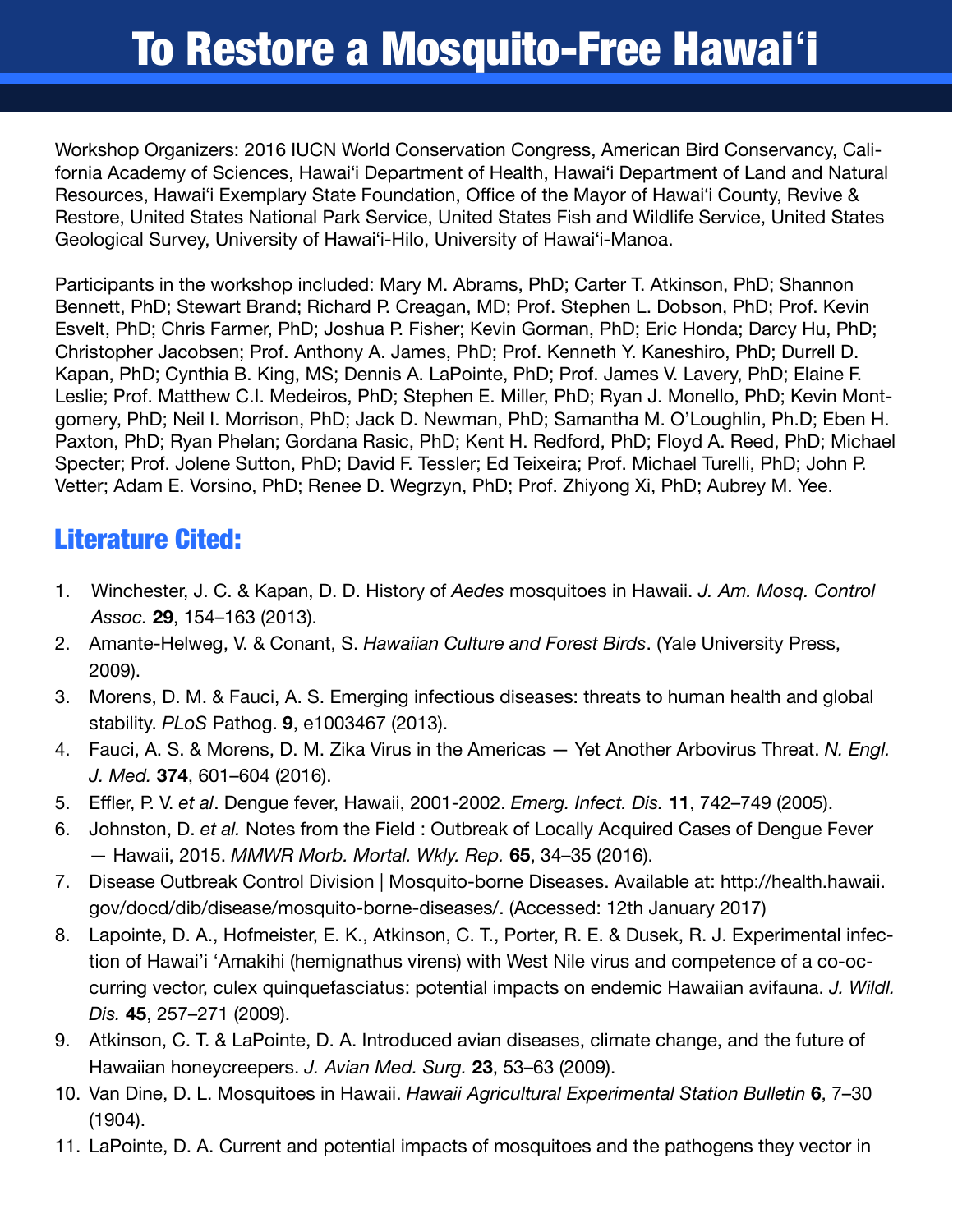the Pacific Region. *Proceedings of the Hawaiian Entomological Society* 39, 75–81 (2007).

- 12. Hawaii Historical Society. Epidemic of dengue in the territory of Hawaii during 1903. *Public Health Rep.* **19**, 67–70 (1934).
- 13. Disease Outbreak Control Division | Dengue Outbreak 2015 2016. Available at: http://health. hawaii.gov/docd/dengue-outbreak-2015. (Accessed: 12th January 2017)
- 14. Pyle, R. L. & Pyle, P. *The Birds of the Hawaiian Islands: Occurrence, History, Distribution, and Status*. (B.P. Bishop Museum, 2009).
- 15. Banko, P. C., David, R. E., Jacobi, J. D. & Banko, W. E. Conservation status and recovery strategies for endemic Hawaiian birds. *Studies in Avian Biology* **22**, 359–376 (2001).
- 16. Paxton, E. H. et al. Collapsing avian community on a Hawaiian island. *Sci Adv* **2**, e1600029 (2016).
- 17. Atkinson, C. T. *et al*. Changing climate and the altitudinal range of avian malaria in the Hawaiian Islands - an ongoing conservation crisis on the island of Kaua'i. *Glob. Chang. Biol*. **20**, 2426– 2436 (2014).
- 18. Fortini, L. B., Vorsino, A. E., Amidon, F. A., Paxton, E. H. & Jacobi, J. D. Large-Scale Range Collapse of Hawaiian Forest Birds under Climate Change and the Need 21st Century Conservation Options. *PLoS One* **10**, e0140389 (2015).
- 19. Bellini, R., Zeller, H. & Van Bortel, W. A review of the vector management methods to prevent and control outbreaks of West Nile virus infection and the challenge for Europe. *Parasit. Vectors* **7**, 323 (2014).
- 20. Gubler, D. J. & Clark, G. G. Community involvement in the control of *Aedes aegypti*. *Acta Trop*. **61**, 169–179 (1996).
- 21. Ali, A., Nayar, J. K. & Xue, R. D. Comparative toxicity of selected larvicides and insect growth regulators to a Florida laboratory population of Aedes albopictus. *J. Am. Mosq. Control Assoc*. **11**, 72–76 (1995).
- 22. *Dengue: Guidelines for Diagnosis, Treatment, Prevention and Control: New Edition*. (World Health Organization, 2009).
- 23. Lapointe, D., Atkinson, C. T. & Jarvi, S. **in** *Conservation Biology of Hawaiian Forest Birds* (eds. Pratt, T. K., Atkinson, C. T., Banko, P. C., Jacobi, J. D. & Woodworth, B. L.) 405–424 (Yale University Press, 2009).
- 24. Barrera, R. *et al*. Use of the CDC Autocidal Gravid Ovitrap to Control and Prevent Outbreaks ofAedes aegypti(Diptera: Culicidae). *J. Med. Entomol*. **51**, 145–154 (2014).
- 25. Barrera, R. *et al*. Impact of Autocidal Gravid Ovitraps on Chikungunya Virus Incidence in *Aedes aegypti* (Diptera: Culicidae) in Areas With and Without Traps. *J. Med. Entomol*. tjw187 (2016).
- 26. Alphey, L. *et al*. Sterile-insect methods for control of mosquito-borne diseases: an analysis. *Vector Borne Zoonotic Dis*. **10**, 295–311 (2010).
- 27. Lees, R. S., Gilles, J. R. L., Hendrichs, J., Vreysen, M. J. B. & Bourtzis, K. Back to the future: the sterile insect technique against mosquito disease vectors. *Current Opinion in Insect Science* **10**, 156–162 (2015).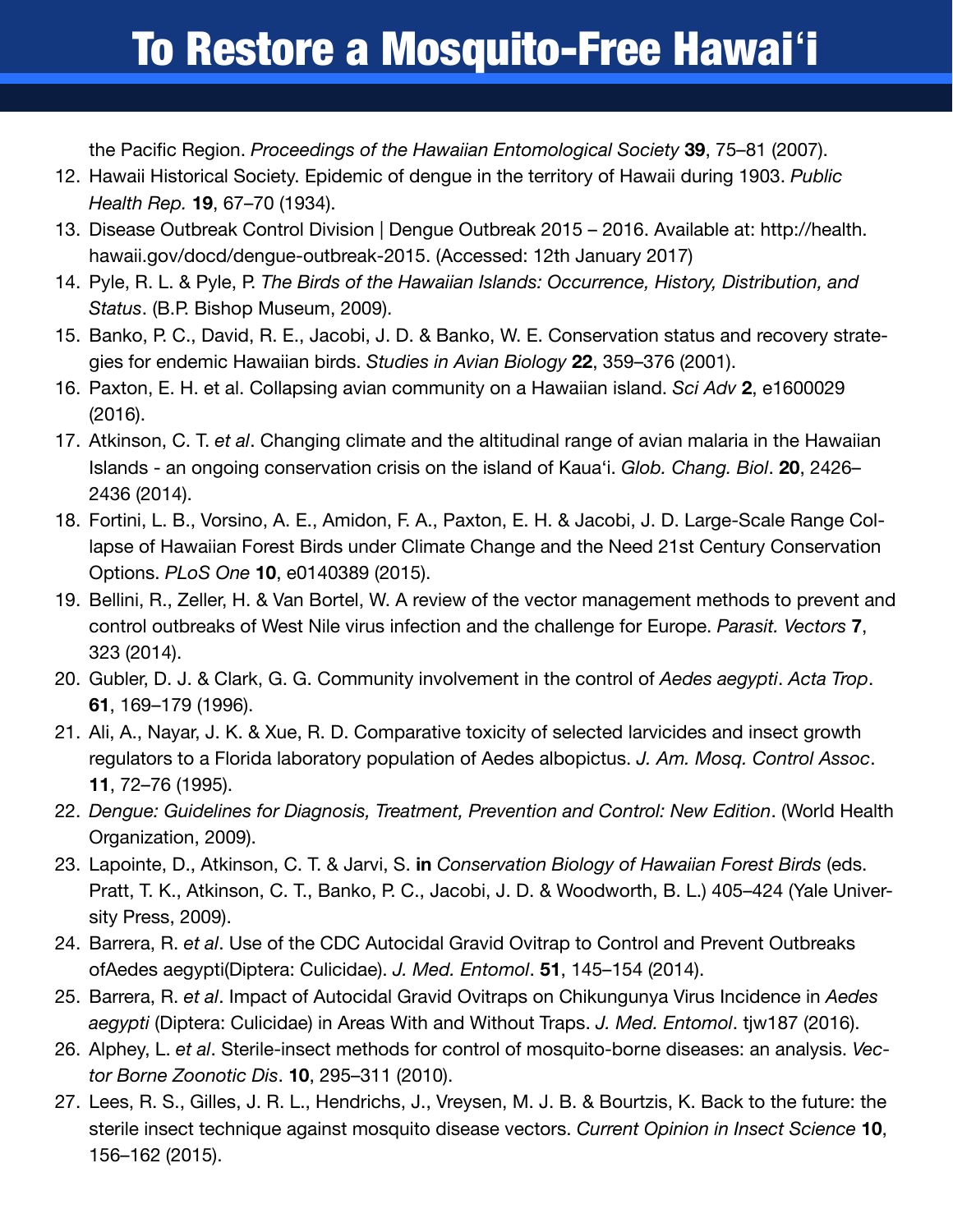- 28. Alphey, L. Genetic control of mosquitoes. *Annu. Rev. Entomol*. **59**, 205–224 (2014).
- 29. CDFA. MEDITERRANEAN FRUIT FLY PREVENTIVE RELEASE PROGRAM. https://www.cdfa. ca.gov Available at: https://www.cdfa.ca.gov/plant/pdep/prpinfo/#2https://www.cdfa.ca.gov/ plant/pdep/prpinfo/#2. (Accessed: 18th January 2017)
- 30. Atyame, C. M. *et al*. Comparison of Irradiation and *Wolbachia* Based Approaches for Sterile-Male Strategies Targeting *Aedes albopictus*. *PLoS One* **11**, e0146834 (2016).
- 31. Weinert, L. A., Araujo-Jnr, E. V., Ahmed, M. Z. & Welch, J. J. The incidence of bacterial endosymbionts in terrestrial arthropods. *Proceedings of the Royal Society B: Biological Sciences* **282**, 20150249–20150249 (2015).
- 32. Bennett, G. M., Pantoja, N. A. & O'Grady, P. M. Diversity and phylogenetic relationships of *Wolbachia* in *Drosophila* and other native Hawaiian insects. *Fly* **6**, 273–283 (2012).
- 33. Hofmann, A., Ross, P. & Rašić, G. *Wolbachia* strains for disease control: ecological and evolutionary considerations. *Evol. Appl*. **8**, 751–768 (2015).
- 34. Aliota, M. T., Peinado, S. A., Velez, I. D. & Osorio, J. E. The wMel strain of *Wolbachia* Reduces Transmission of Zika virus by *Aedes aegypti*. *Sci. Rep*. **6**, 28792 (2016).
- 35. Laven, H. Eradication of *Culex pipiens fatigans* through Cytoplasmic Incompatibility. *Nature* **216**, 383–384 (1967).
- 36. Zabalou, S. *et al*. Incompatible insect technique: incompatible males from a *Ceratitis capitata* genetic sexing strain. *Entomol. Exp. Appl*. **132**, 232–240 (2009).
- 37. Atyame, C. M. *et al*. *Wolbachia*-based population control strategy targeting *Culex quinquefasciatus* mosquitoes proves efficient under semi-field conditions. *PLoS One* **10**, e0119288 (2015).
- 38. Mains, J. W., Brelsfoard, C. L., Rose, R. I. & Dobson, S. L. Female Adult *Aedes albopictus* Suppression by *Wolbachia*-Infected Male Mosquitoes. *Sci. Rep*. **6**, 33846 (2016).
- 39. Waltz, E. US reviews plan to infect mosquitoes with bacteria to stop disease. *Nature* **533**, 450– 451 (2016).
- 40. Regalado, A. Google says it is developing automated mosquito farms to battle Zika. *MIT Technology Review* Available at: https://www.technologyreview.com/s/602470/alphabets-latest-project-is-birth-control-for-mosquitoes/. (Accessed: 23rd January 2017)
- 41. Zhang, D., Zheng, X., Xi, Z., Bourtzis, K. & Gilles, J. R. L. Combining the Sterile Insect Technique with the Incompatible Insect Technique: I-Impact of *Wolbachia* Infection on the Fitness of Tripleand Double-Infected Strains of *Aedes albopictus*. *PLoS One* **10**, e0121126 (2015).
- 42. Carvalho, D. O. et al. Suppression of a Field Population of *Aedes aegypti* in Brazil by Sustained Release of Transgenic Male Mosquitoes. *PLoS Negl. Trop. Dis*. **9**, e0003864 (2015).
- 43. FDA. Preliminary Finding of No Signifcant Impact (FONSI) In Support of an Investigational Field Trial of OX513A Aedes aegypti Mosquitoes. http://www.fda.gov/ Available at: http://www.fda. gov/downloads/AnimalVeterinary/DevelopmentApprovalProcess/GeneticEngineering/GeneticallyEngineeredAnimals/UCM487379.pdf. (Accessed: 17th January 2017)
- 44. Labbé, G. M. C., Nimmo, D. D. & Alphey, L. piggybac- and PhiC31-mediated genetic transformation of the Asian tiger mosquito, *Aedes albopictus* (Skuse). *PLoS Negl. Trop. Dis*. **4**, e788 (2010).